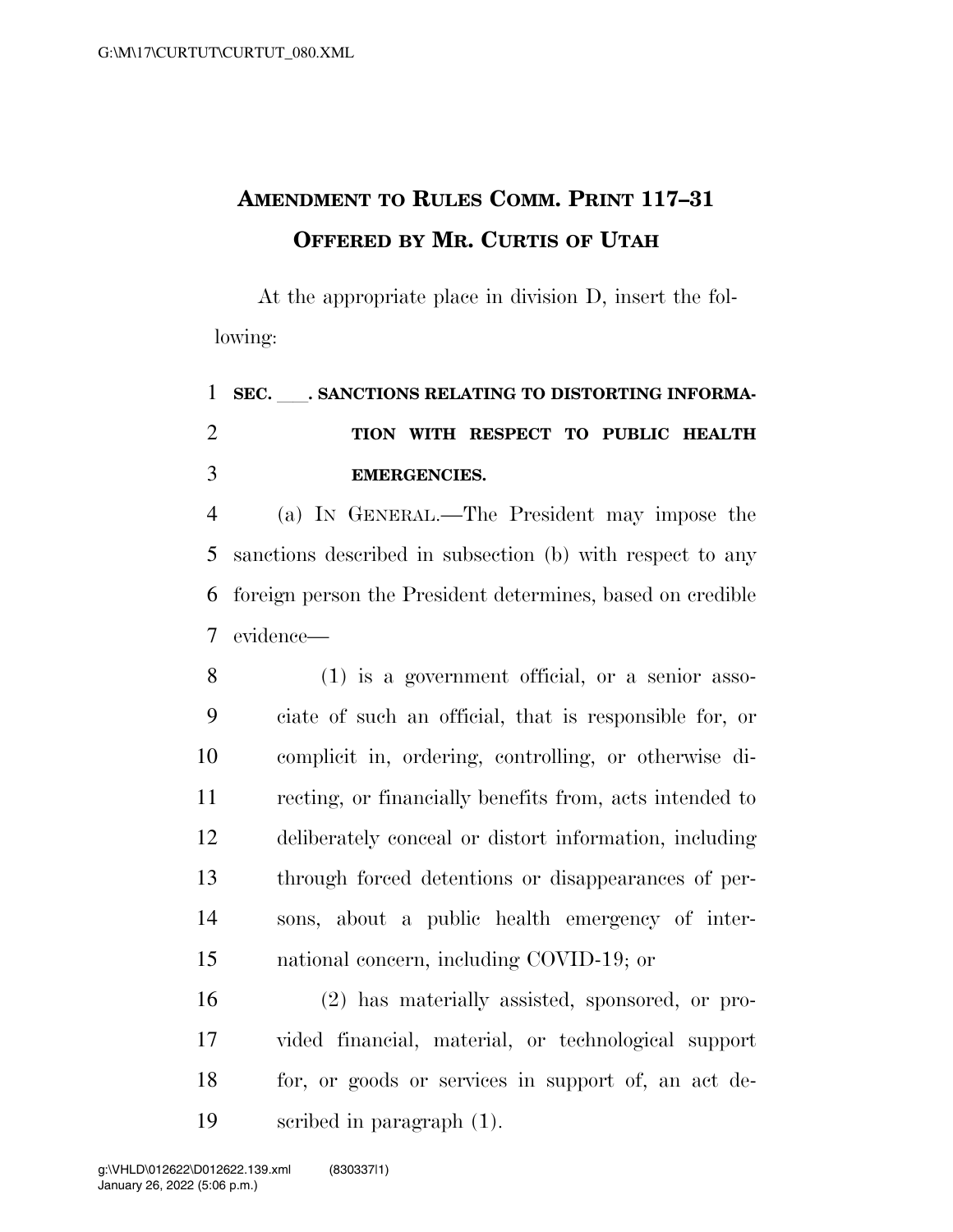| $\mathbf{1}$   | (b) SANCTIONS DESCRIBED.—The sanctions de-         |
|----------------|----------------------------------------------------|
| $\overline{2}$ | scribed in this subsection are the following:      |
| 3              | (1) INADMISSIBILITY TO UNITED STATES.-In           |
| $\overline{4}$ | the case of a foreign person who is an individual— |
| 5              | (A) ineligibility to receive a visa to enter       |
| 6              | the United States or to be admitted to the         |
| $\overline{7}$ | United States; or                                  |
| 8              | (B) if the individual has been issued a visa       |
| 9              | or other documentation, revocation, in accord-     |
| 10             | ance with section $221(i)$ of the Immigration and  |
| 11             | Nationality Act (8 U.S.C. 1201 (i)), of the visa   |
| 12             | or other documentation.                            |
| 13             | $(2)$ BLOCKING OF PROPERTY.—                       |
| 14             | (A) IN GENERAL.—The blocking, in ac-               |
| 15             | cordance with the International Emergency          |
| 16             | Economic Powers Act (50 U.S.C. 1701 et             |
| 17             | seq.), of all transactions in all property and in- |
| 18             | terests in property of a foreign person if such    |
| 19             | property and interests in property are in the      |
| 20             | United States, come within the United States,      |
| 21             | or are or come within the possession or control    |
| 22             | of a United States person.                         |
| 23             | (B) EXCEPTION RELATING TO IMPORTA-                 |
| 24             | TION OF GOODS.-                                    |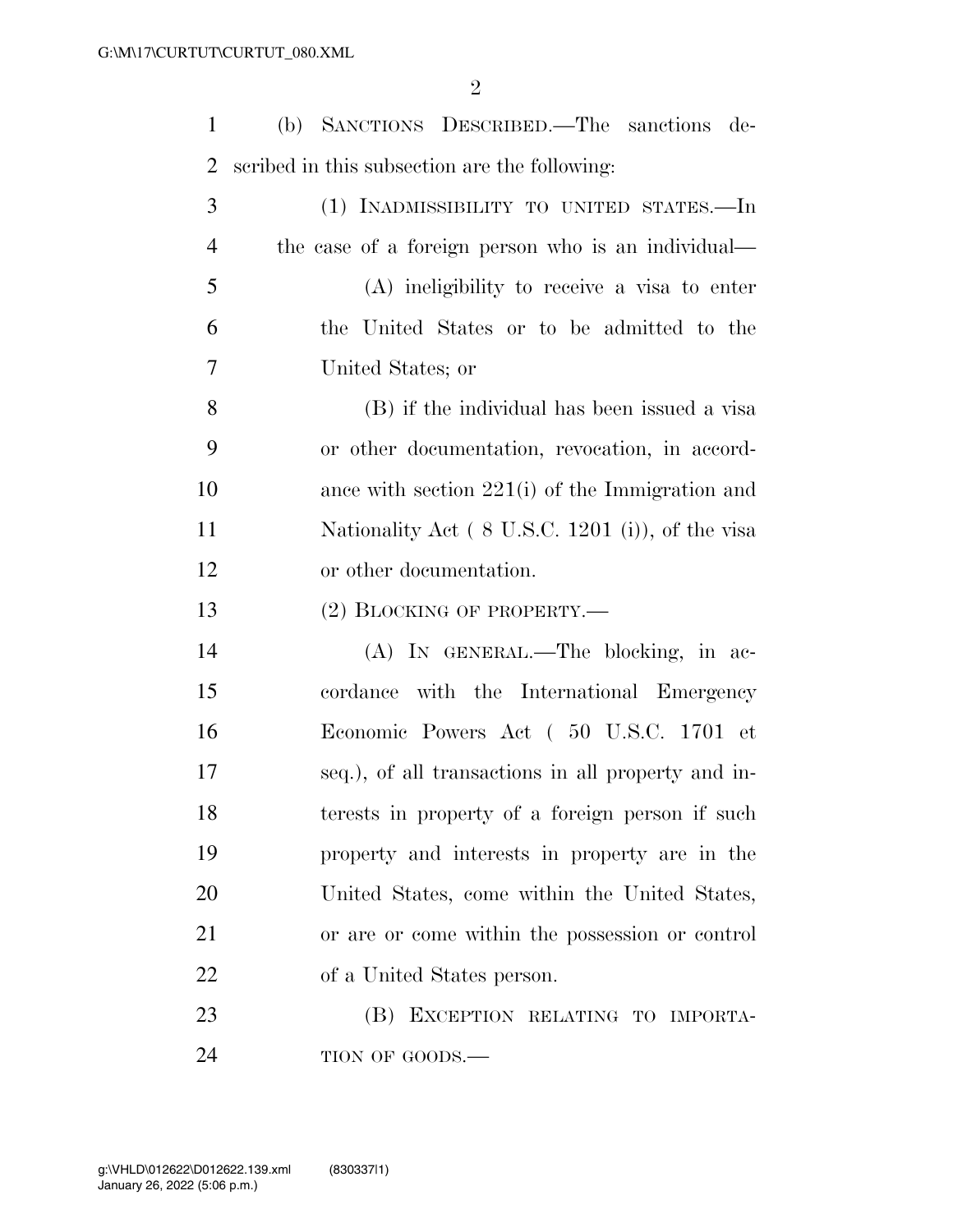| $\mathbf{1}$   | (i) IN GENERAL.—The authority to                   |
|----------------|----------------------------------------------------|
| $\overline{2}$ | block and prohibit all transactions in all         |
| 3              | property and interests in property under           |
| $\overline{4}$ | subparagraph $(A)$ shall not include the au-       |
| 5              | thority to impose sanctions on the importa-        |
| 6              | tion of goods.                                     |
| $\overline{7}$ | (ii) GOOD DEFINED.—In this subpara-                |
| 8              | graph, the term "good" means any article,          |
| 9              | natural or manmade substance, material,            |
| 10             | supply, or manufactured product, including         |
| 11             | inspection and test equipment, and exclud-         |
| 12             | ing technical data.                                |
| 13             | (c) REQUESTS BY APPROPRIATE CONGRESSIONAL          |
| 14             | COMMITTEES.-                                       |
| 15             | (1) IN GENERAL.—Not later than 120 days            |
| 16             | after receiving a request that meets the require-  |
| 17             | ments of paragraph $(2)$ with respect to whether a |
| 18             |                                                    |
|                | foreign person is described in subsection (a), the |
| 19             | President shall—                                   |
| 20             | $(A)$ determine if that person is so de-           |
| 21             | scribed; and                                       |
| 22             | (B) submit a classified or unclassified re-        |
| 23             | port to the chairperson and ranking member of      |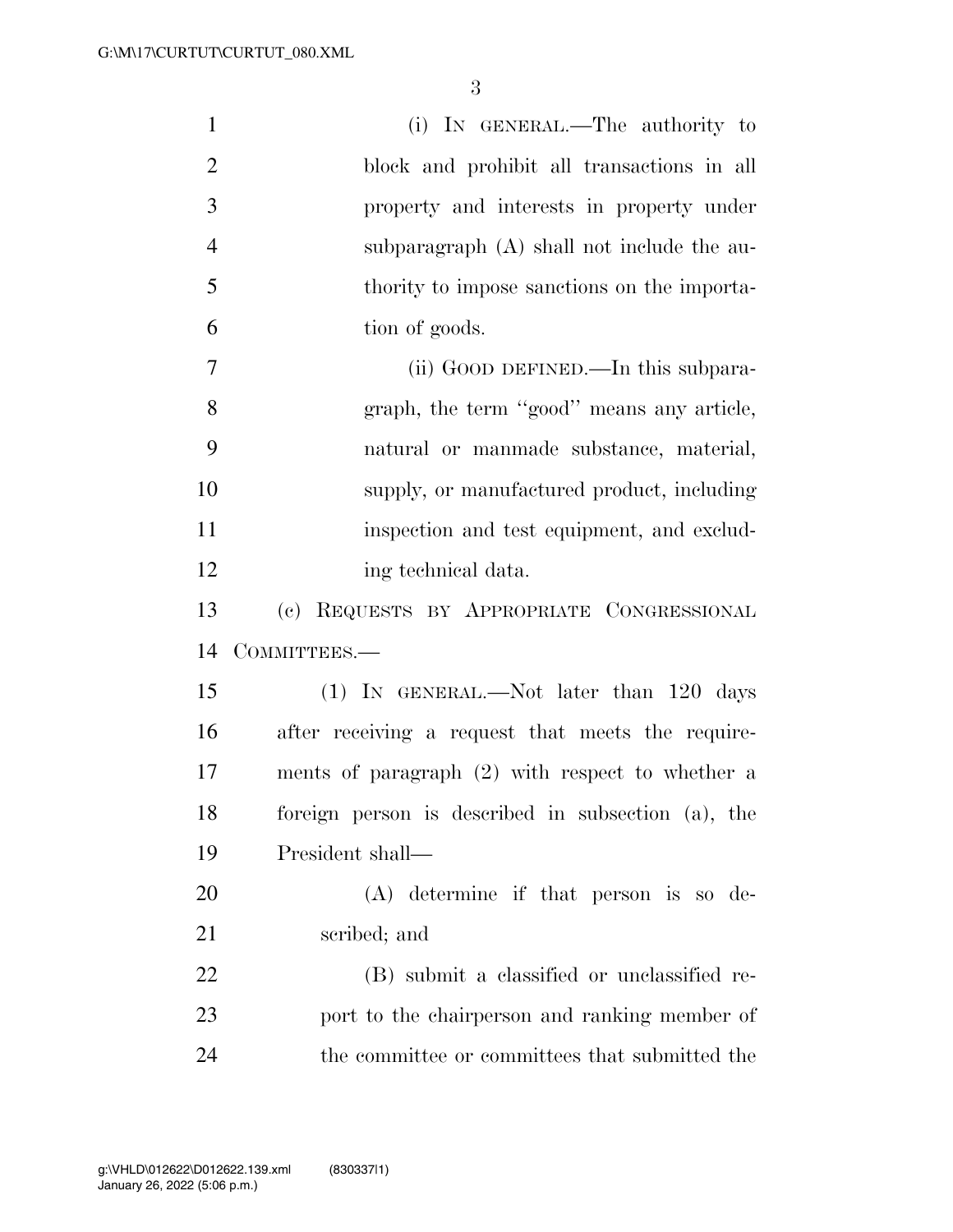| $\mathbf{1}$   | request with respect to that determination that             |
|----------------|-------------------------------------------------------------|
| $\overline{2}$ | includes—                                                   |
| 3              | (i) a statement of whether or not the                       |
| $\overline{4}$ | President imposed or intends to impose                      |
| 5              | sanctions with respect to the person; and                   |
| 6              | (ii) if the President imposed or in-                        |
| 7              | tends to impose sanctions, a description of                 |
| 8              | those sanctions.                                            |
| 9              | REQUIREMENTS.—A request under para-<br>(2)                  |
| 10             | graph (1) with respect to whether a foreign person          |
| 11             | is described in subsection (a) shall be submitted to        |
| 12             | the President in writing jointly by the chairperson         |
| 13             | and ranking member of one of the appropriate con-           |
| 14             | gressional committees.                                      |
| 15             | (d) EXCEPTION TO COMPLY WITH UNITED NATIONS                 |
| 16             | HEADQUARTERS AGREEMENT AND LAW ENFORCEMENT                  |
| 17             | OBJECTIVES.—Sanctions under subsection $(b)(1)$ shall       |
| 18             | not apply to an individual if admitting the individual into |
| 19             | the United States—                                          |
| 20             | (1) would further important law enforcement                 |
| 21             | objectives; or                                              |
| 22             | $(2)$ is necessary to permit the United States to           |
| 23             | comply with the Agreement regarding the Head-               |
| 24             | quarters of the United Nations, signed at Lake Suc-         |
| 25             | cess June 26, 1947, and entered into force Novem-           |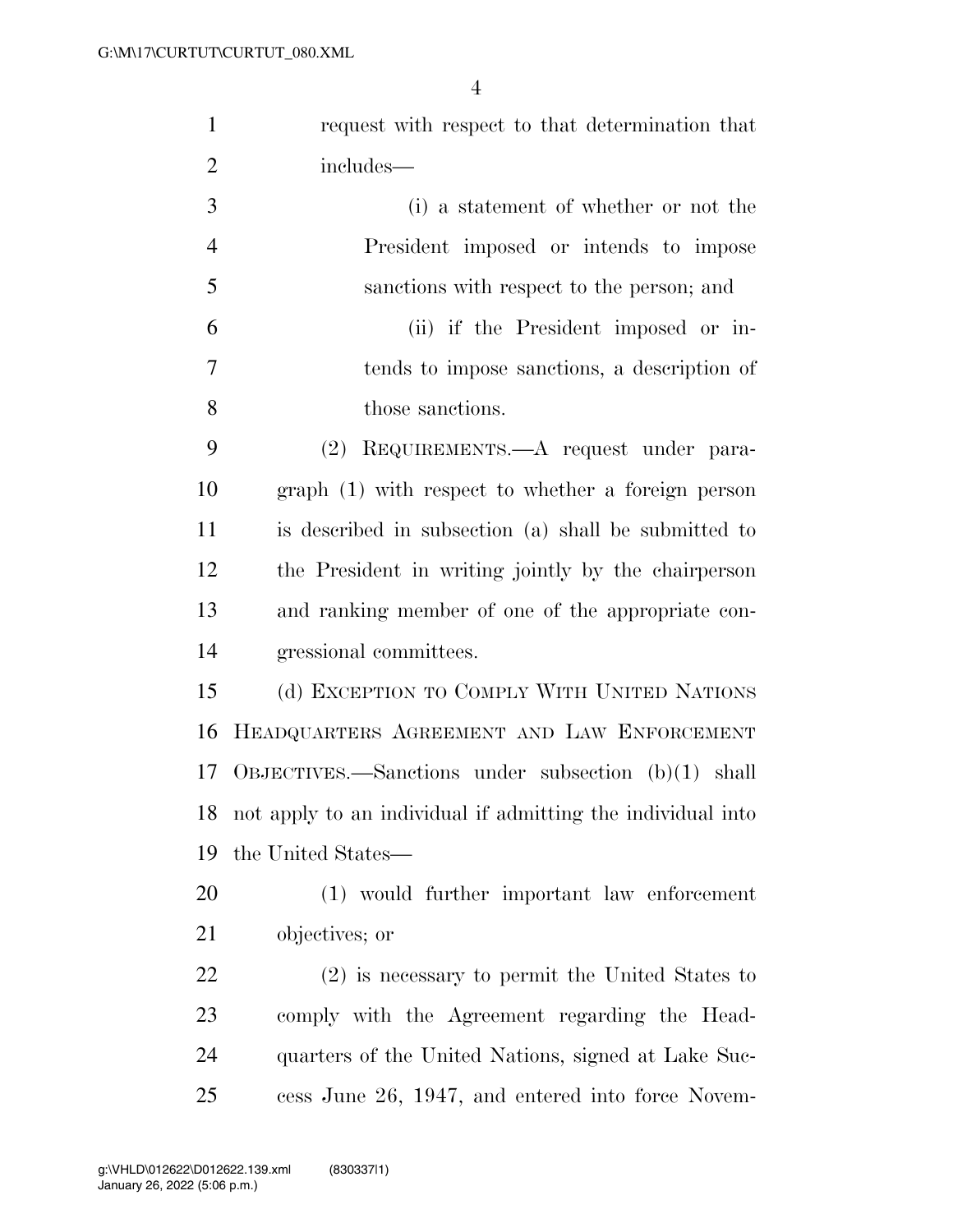ber 21, 1947, between the United Nations and the United States, or other applicable international obli-gations of the United States.

 (e) EXCEPTION TO COMPLY WITH NATIONAL SECU- RITY.—The following activities shall be exempt from sanc-tions under this section:

 (1) Activities subject to the reporting require- ments under title V of the National Security Act of 1947 ( 50 U.S.C. 3091 et seq.).

 (2) Any authorized intelligence or law enforce-ment activities of the United States.

12 (f) ENFORCEMENT OF BLOCKING OF PROPERTY.— A person that violates, attempts to violate, conspires to violate, or causes a violation of subsection (b)(2) or any regulation, license, or order issued to carry out that sub- section shall be subject to the penalties set forth in sub- sections (b) and (c) of section 206 of the International Emergency Economic Powers Act ( 50 U.S.C. 1705 ) to the same extent as a person that commits an unlawful act described in subsection (a) of that section.

 (g) REPORTS REQUIRED.—Not later than 120 days after the date of the enactment of this Act, and annually thereafter, the President shall submit to the appropriate congressional committees a report that includes—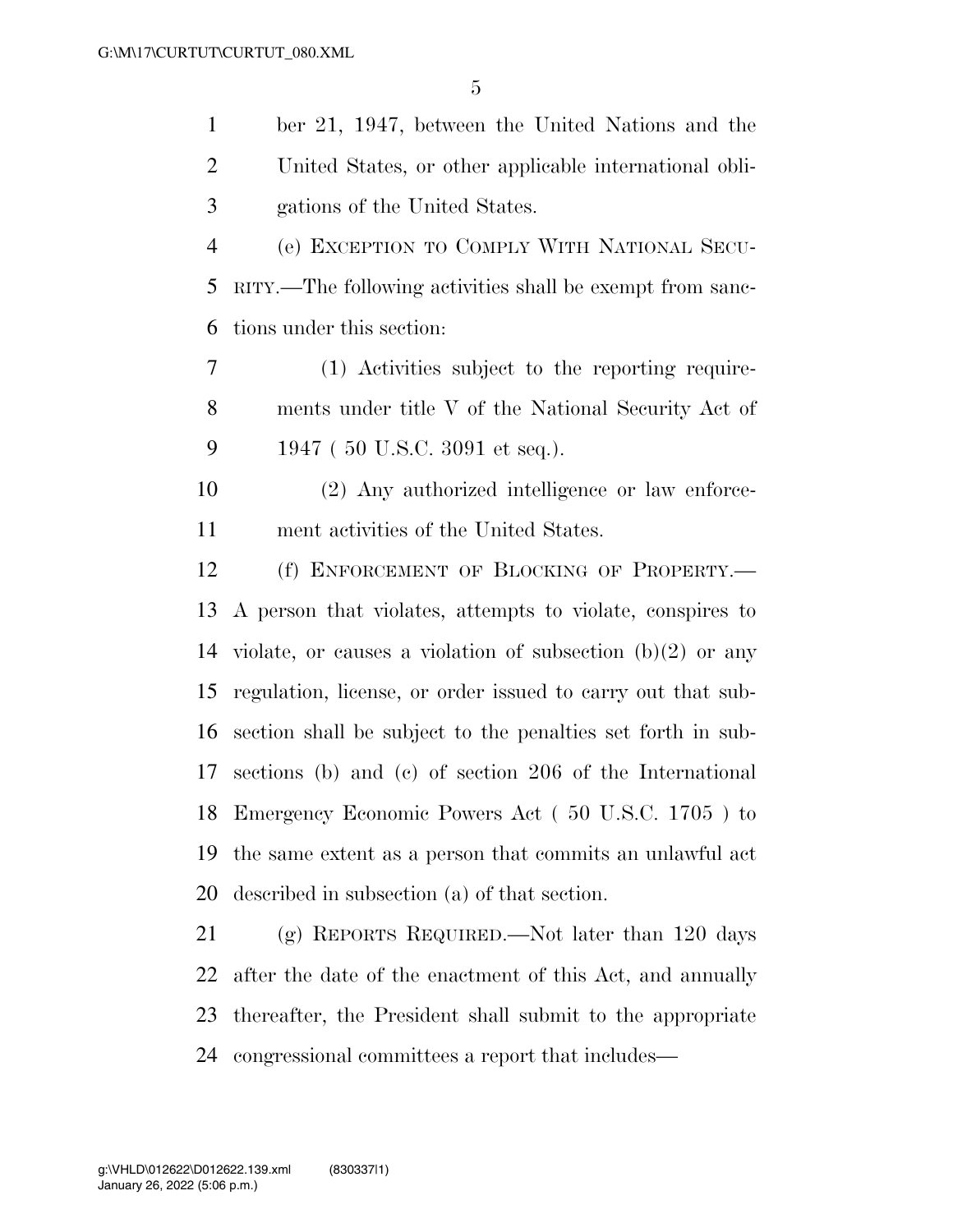| $\mathbf{1}$   | $(1)$ a list of each foreign person with respect to        |
|----------------|------------------------------------------------------------|
| $\overline{2}$ | which the President imposed sanctions under sub-           |
| 3              | section (b) during the year preceding the submission       |
| 4              | of the report;                                             |
| 5              | $(2)$ a description of the type of sanctions im-           |
| 6              | posed with respect to each such person;                    |
| 7              | (3) the number of foreign persons with respect             |
| 8              | to which the President—                                    |
| 9              | (A) imposed sanctions under subsection (b)                 |
| 10             | during that year; or                                       |
| 11             | (B) terminated sanctions under subsection                  |
| 12             | (h) during that year;                                      |
| 13             | $(4)$ the dates on which such sanctions were im-           |
| 14             | posed or terminated, as the case may be;                   |
| 15             | $(5)$ the reasons for imposing or terminating              |
| 16             | such sanctions; and                                        |
| 17             | $(6)$ a description of the efforts of the President        |
| 18             | to encourage the governments of other countries to         |
| 19             | impose sanctions that are similar to the sanctions         |
| 20             | authorized by this section.                                |
| 21             | (h) TERMINATION OF SANCTIONS.—The President                |
| 22             | may terminate the application of sanctions under this sec- |
| 23             | tion with respect to a person if the President determines  |
| 24             | and reports to the appropriate congressional committees    |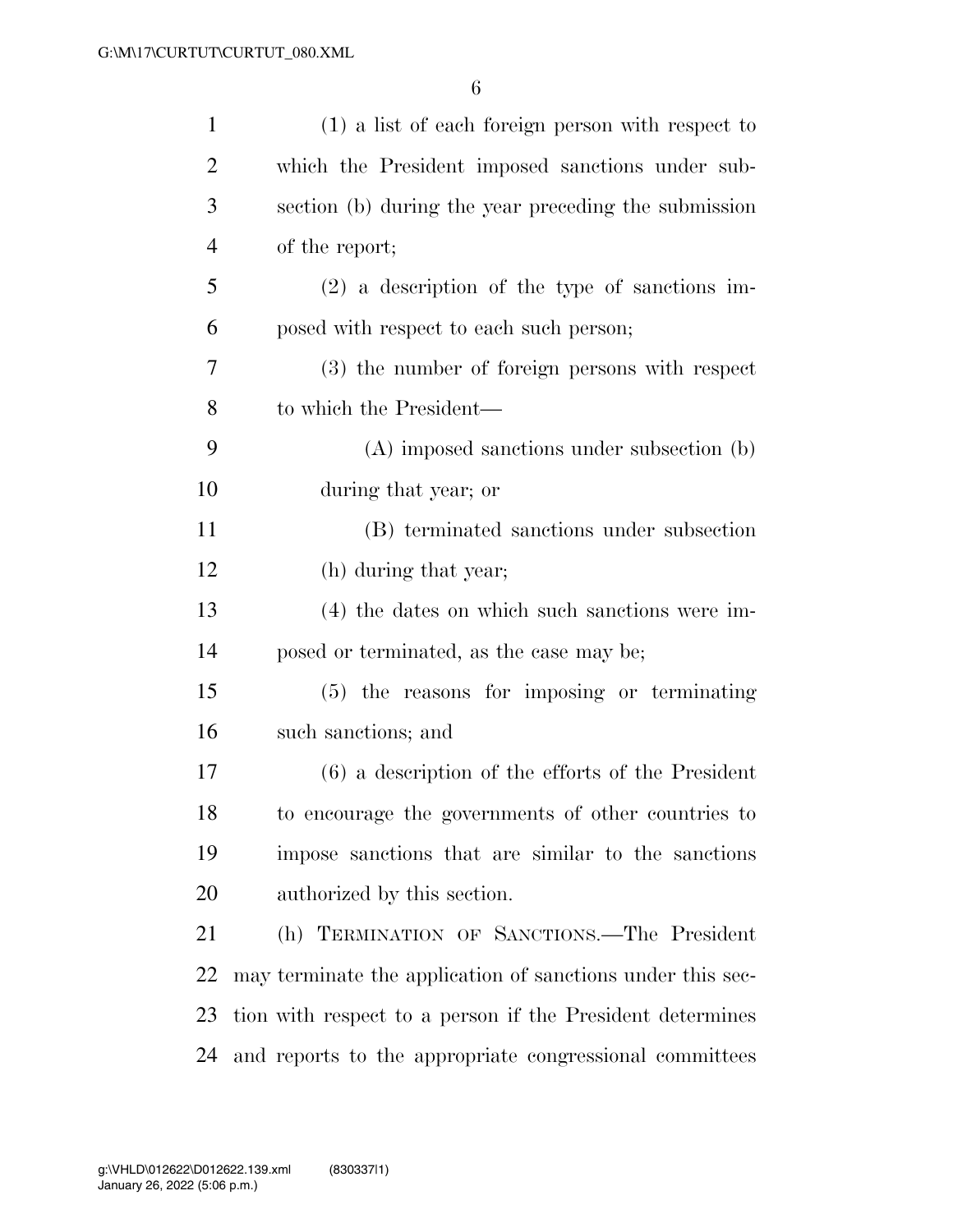not later than 15 days before the termination of the sanc-tions that—

| 3              | (1) credible information exists that the person          |
|----------------|----------------------------------------------------------|
| $\overline{4}$ | did not engage in the activity for which sanctions       |
| 5              | were imposed;                                            |
| 6              | (2) the person has been prosecuted appro-                |
| 7              | priately for the activity for which sanctions were im-   |
| 8              | posed;                                                   |
| 9              | (3) the forced detention or disappearance of the         |
| 10             | individual or individuals for whom the sanctions         |
| 11             | have been imposed are no longer missing or de-           |
| 12             | tained;                                                  |
| 13             | (4) the person has provided material informa-            |
| 14             | tion that—                                               |
| 15             | (A) leads to the location or liberation of               |
| 16             | the missing or detained individual or individuals        |
| 17             | in question; or                                          |
| 18             | (B) leads to the arrest or prosecution of                |
| 19             | others responsible for such acts described in            |
| 20             | subsection $(a)$ ; or                                    |
| 21             | $(5)$ the termination of the sanctions is in the         |
| <u>22</u>      | national security interests of the United States.        |
| 23             | (i) REGULATORY AUTHORITY.—The President shall            |
| 24             | issue such regulations, licenses, and orders as are nec- |
| 25             | essary to carry out this section.                        |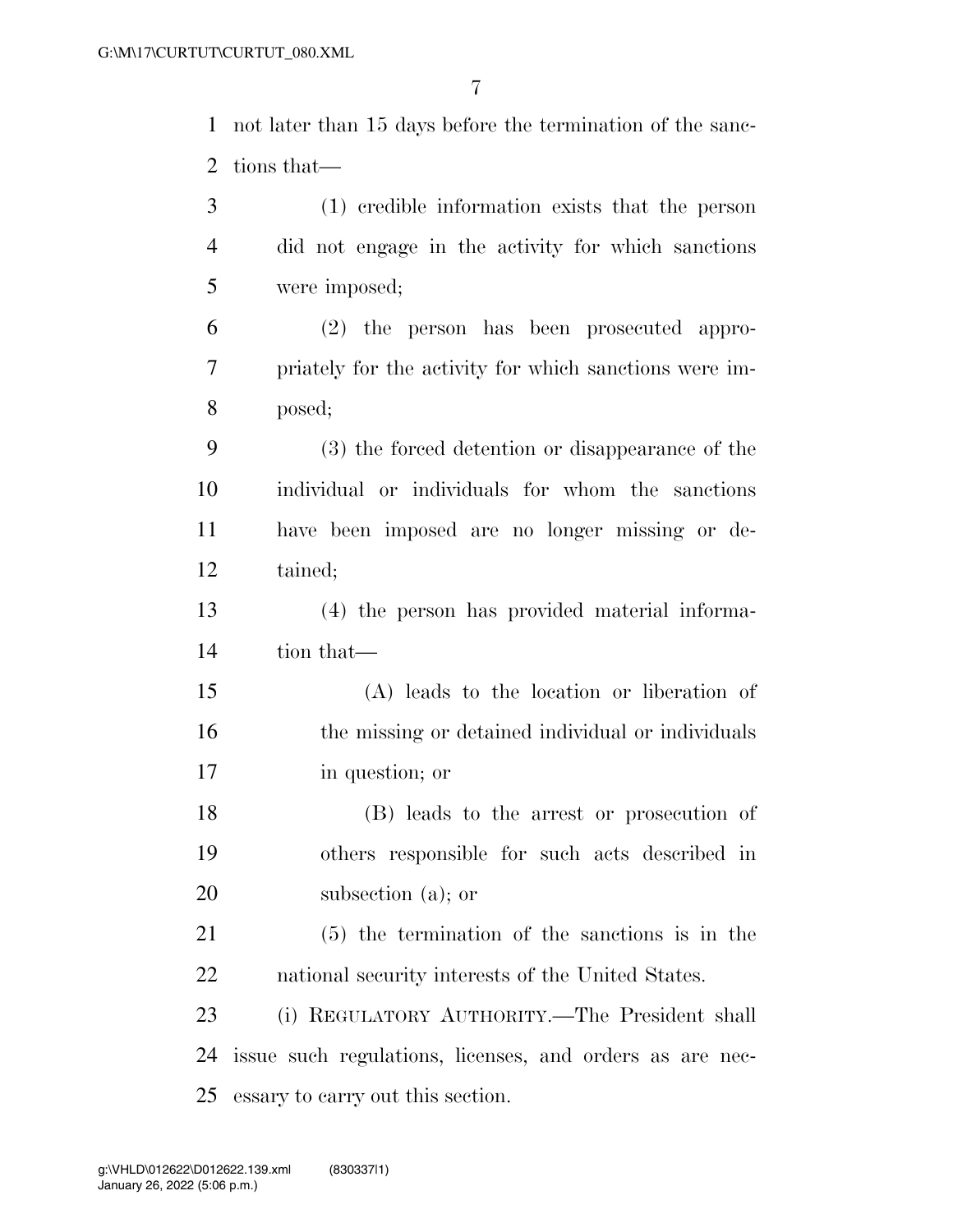| $\mathbf{1}$   | (j) DEFINITIONS.—In this section:                  |
|----------------|----------------------------------------------------|
| $\overline{2}$ | (1) APPROPRIATE CONGRESSIONAL COMMIT-              |
| 3              | TEES.—The term "appropriate congressional com-     |
| $\overline{4}$ | mittees" means—                                    |
| 5              | (A) the Committee on Banking, Housing,             |
| 6              | and Urban Affairs and the Committee on For-        |
| 7              | eign Relations of the Senate; and                  |
| 8              | (B) the Committee on Financial Services            |
| 9              | and the Committee on Foreign Affairs of the        |
| 10             | House of Representatives.                          |
| 11             | (2) FOREIGN PERSON.—The term "foreign per-         |
| 12             | son" means a person that is not a United States    |
| 13             | person.                                            |
| 14             | (3) PERSON.—The term "person" means an in-         |
| 15             | dividual or entity.                                |
| 16             | (4) PUBLIC HEALTH EMERGENCY OF INTER-              |
| 17             | NATIONAL CONCERN.—The term "public health          |
| 18             | emergency of international concern" means a public |
| 19             | health emergency determined to be a public health  |
| 20             | emergency of international concern by the World    |
| 21             | Health Organization.                               |
| 22             | (5)<br>UNITED STATES PERSON.—The<br>term           |
| 23             | "United States person" means—                      |